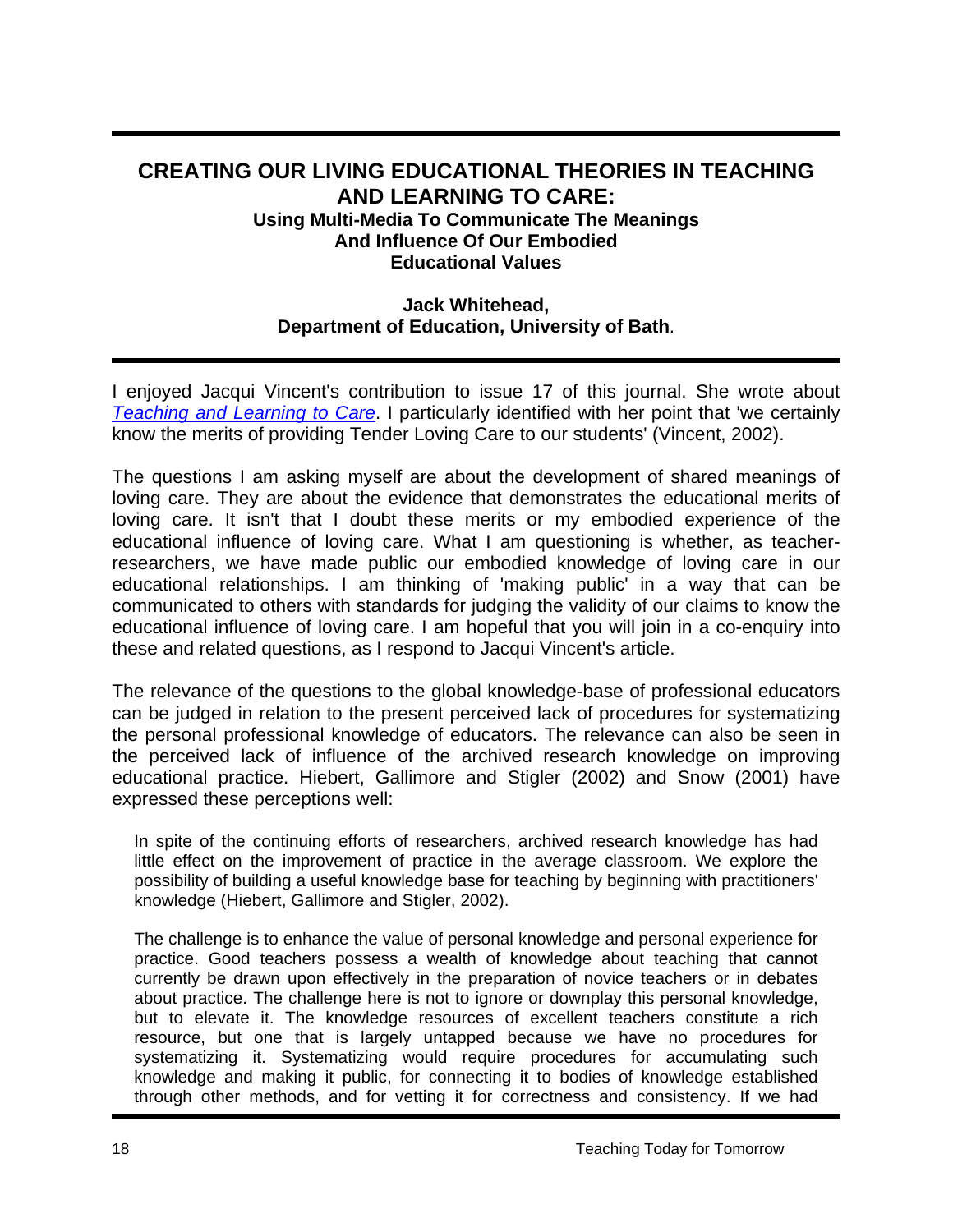agreed-upon procedures for transforming knowledge based on personal experiences of practice into public knowledge, analogous to the way a researchers private knowledge is made public through peer-review and publication, the advantages would be great. For one, such knowledge might help us avoid drawing far-reaching conclusions about instructional practices from experimental studies carried out in rarefied settings. Such systematized knowledge would certainly enrich the research-based knowledge being increasingly introduced into teacher preparation programs. And having standards for the systematization of personal knowledge would provide a basis for rejecting personal anecdotes as a basis for either policy or practice (Snow, 2001, p.9).

My only point of disagreement with Snow is with her thinking that having standards for the systematization of personal knowledge will provide a basis for rejecting personal anecdotes as a basis for either policy or practice. In my view the development of such standards will strengthen the quality and validity of the stories we live by, rather than providing a basis for rejecting the narrative base of educational enquiry, policy and practice. Connelly and Clandinin describe stories to live by:

Stories to live by, the phrase used throughout this book to refer to identity, is given meaning by the narrative understandings of knowledge and context. Stories to live by are shared by such matters as secret teacher stories, sacred stories of schooling, and teachers' cover stories (Connelly & Clandinin, 1999, p.4).

One of the most important living educational standards of practice that I can think of loves care. I am suggesting that readers of *Teaching Today for Tomorrow* might like to engage in a co-enquiry to see if we can develop some shared understandings of how we are living this value in our educational relationships. I am thinking of how the educational relationships in which we participate influence the learning of others and educate the social formations in which we live and work.

The idea that you could be having an influence in the education of social formations may not be one at the forefront of your thinking. Its importance to me has been highlighted by the recent invasion of Iraq by US and UK forces with the subsequent deaths of thousands of Iraqis and hundreds of coalition forces. The fact that social formations are still engaged in warfare tells me that there is something wrong with the education of our social formations. Hence my emphasis on the educational influence of loving care. A world organised through such a principle would, it seems to me, be less likely to engage in such destructive activity than our present social orders. So I want to stress the importance of bringing loving care more fully into the world as an educational standard that can influence both the lives of individuals and the learning of social formations.

In this attempt to develop a co-enquiry with you, I want to suggest that in order to develop a shared understanding of what we mean by loving care in our educational relationships, then we will need to show each other what we are doing in these relationships (Fletcher & Whitehead, 2003; Whitehead & Delong, 2003). While most of my research publications have been in the form of journal articles of the kind published in *Teaching Today for Tomorrow*, I do see the need to develop multi-media forms of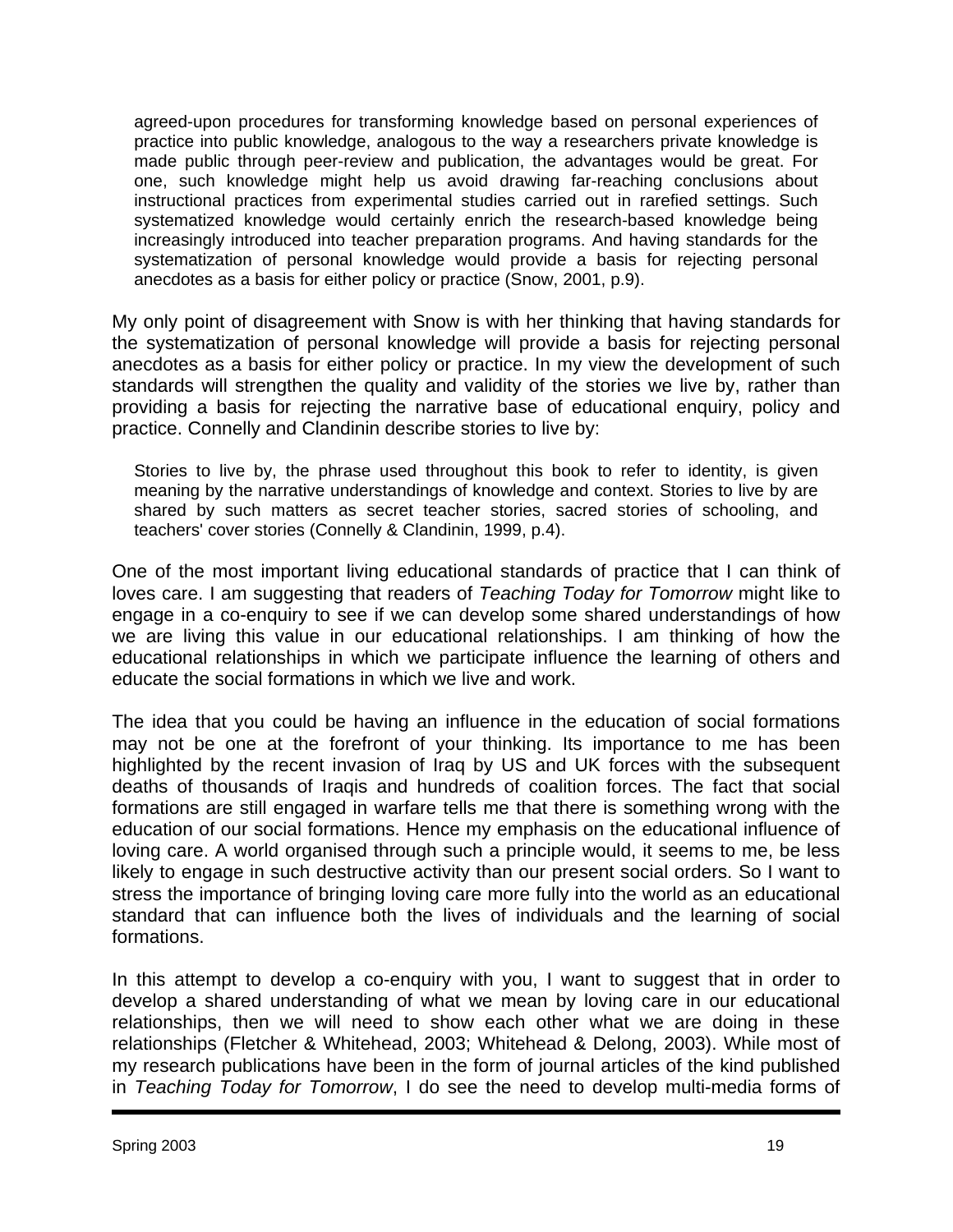representation for accounts of my educational influence with my students and within the social formations where I live and work [\(http://actionresearch.net/multi.shtml\)](http://actionresearch.net/multi.shtml).

Just to see if there is any interest from readers of *Teaching Today for Tomorrow* in developing such a co-enquiry into the development of living educational standards of judgement, such as loving care, I would like to direct your attention to the Brislington Training School web-site. This was developed in partnership with the University of the West of England, where my wife Joan Whitehead is Professor of Education and Dean of the Faculty of Education.

You can access this website at:

### <http://pathways2002.uwe.ac.uk/trainingschool>

I am suggesting that we develop a conversation that is focused on the possibility of developing shared meanings of loving care by linking video-clips of our practice to our living standards of educational practice and judgement. Having expressed a concern about the damage to education that can be done by imposing externally defined 'targets' (Delong & Whitehead, 1998) I do think that the way the Brislington Training School has shown how video-clips being integrated with literacy targets in English, Art and Design and Design and Technology, may spark off our imaginations and take our co-enquiry forward. You can go see how the video-clips are integrated with targets at:

<http://pathways2002.uwe.ac.uk/trainingschool/English/LitAct2001/overview/overview.htm>

Some readers might like to see if the action research methodology used at Brislington Training School is useful in their own schools. It was most heartening to see the approach to action research developed at the University of Bath and advocated by Moira Laidlaw in her 2002/3 pre-service guide at:

## <http://www.actionresearch.net/preserve.shtml>

being used as the methodology for the development of the Brislington Training School at:

## <http://pathways2002.uwe.ac.uk/trainingschool/methodology/action-research.htm>

I imagine that you will be interested in these URLs not only because of the imaginative use of educational technology but because of the stimulus they could provide for the compilation of e-portfolios of your professional learning. I have also been heartened by the interest being shown by other educators and educational researchers in the creation and testing of their living educational theories (Whitehead, 1989; Smith, 2002; Levy, 2003) in their explanations of their own professional learning. You might like to access some of the accounts of teacher-researchers who are creating their own living educational theories in their continuing professional development for their masters and doctoral degrees at: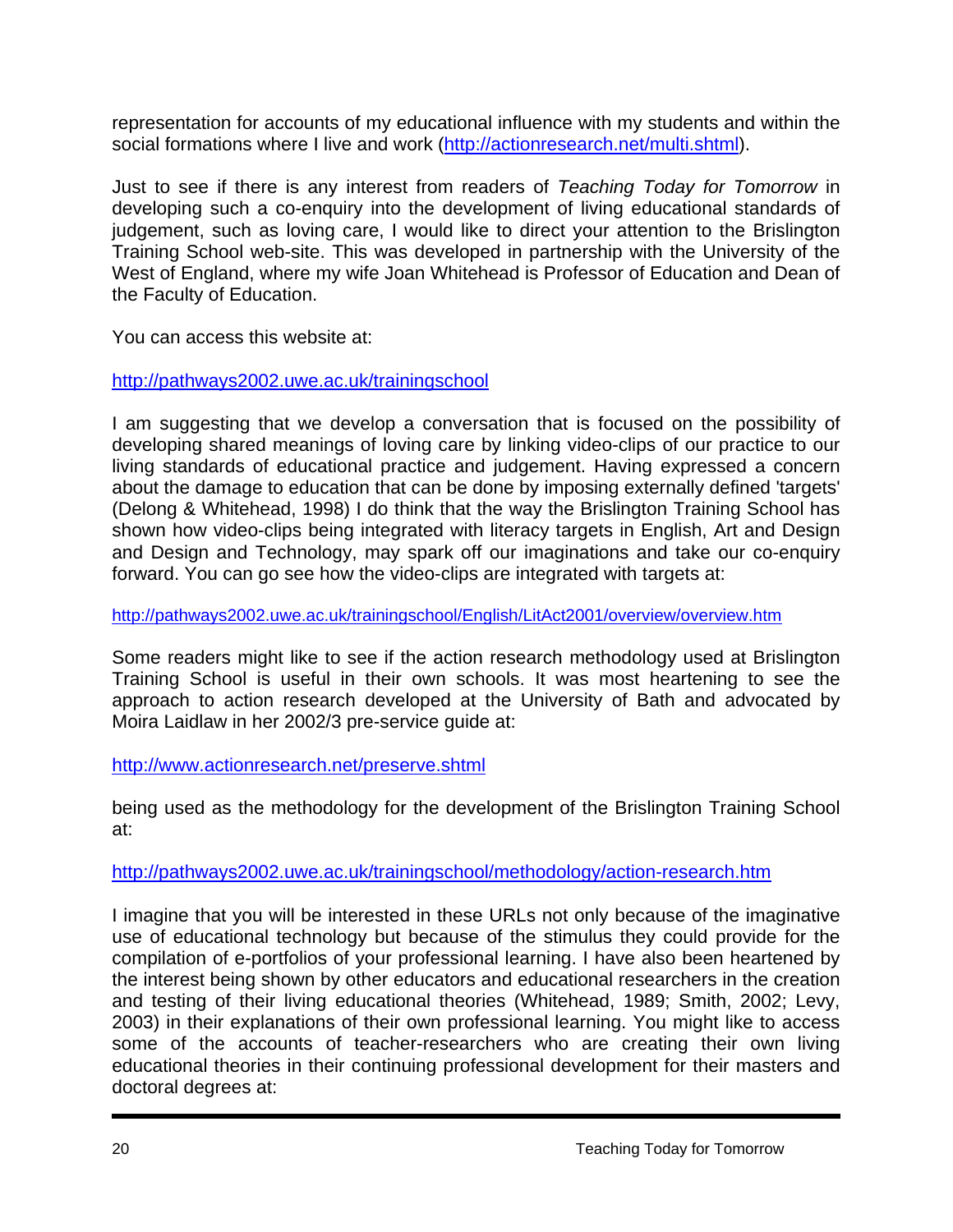#### <http://www.actionresearch.net/masters.shtml>

<http://www.actionresearch.net/living.shtml>

#### [http://www.jeanmcniff.com](http://www.jeanmcniff.com/)

I do hope that you will visit Jean's website and download the booklet on Action Research in Professional Practice (McNiff, 2002). Jean has made this booklet freely available to celebrate our 21 years of working together. I think you will find it helpful in constructing your own living educational theory in your work in education as you seek to enhance the learning of others, your own learning and the education of the social formations in which we are working and living. You might also like to help to develop the interconnecting branching networks of communication of professional educators on the web by sharing your own accounts with the teacher-researcher network at [http://www.teacherresearch.net](http://www.teacherresearch.net/) supported by Sarah Fletcher (2003) at the University of Bath. You can see some of this work in the sections for the John Bentley School and the Westwood St. Thomas School at [http://www.actionresearch.net](http://www.actionresearch.net/). I also hope that this paper serves to enhance the values we can find in each other's lives and work.

#### **References**

- Connelly, F. M. & Clandinin, J. (1999). *Shaping a professional identity: Stories of educational practice.* London Ontario: Althouse Press.
- Delong, J. & Whitehead, J. (1998). Continuously regenerating developmental standards of practice in teacher education. Paper presented at *the Ontario Educational Research Council 40th Annual Conference*, Toronto, December 4, 1998.
- Fletcher, S. (2003). *Teacher Research Homepage*. Retrieved May 5, 2003, from [http://www.teacherresearch.net](http://www.teacherresearch.net/)
- Fletcher, S. & Whitehead, J. (2003). The 'Look' of the teacher: Using DV to improve the professional practice of teaching. In Clarke, A. & Erickson, G. (2003) *Teacher Inquiry: Living the research in everyday practice.* London: Routledge Falmer.
- Hiebert, J., Gallimore, R, & Stigler, W. (2002). A knowledge base for the teaching profession: What would it look like and how can we get one? *Educational Researcher*, Vol. 31, No. 5, pp. 3-15.
- McNiff, J. (2002). Action research in professional practice. Retrieved on May 25, 2003, from<http://www.jeanmcniff.com/booklet1.html>